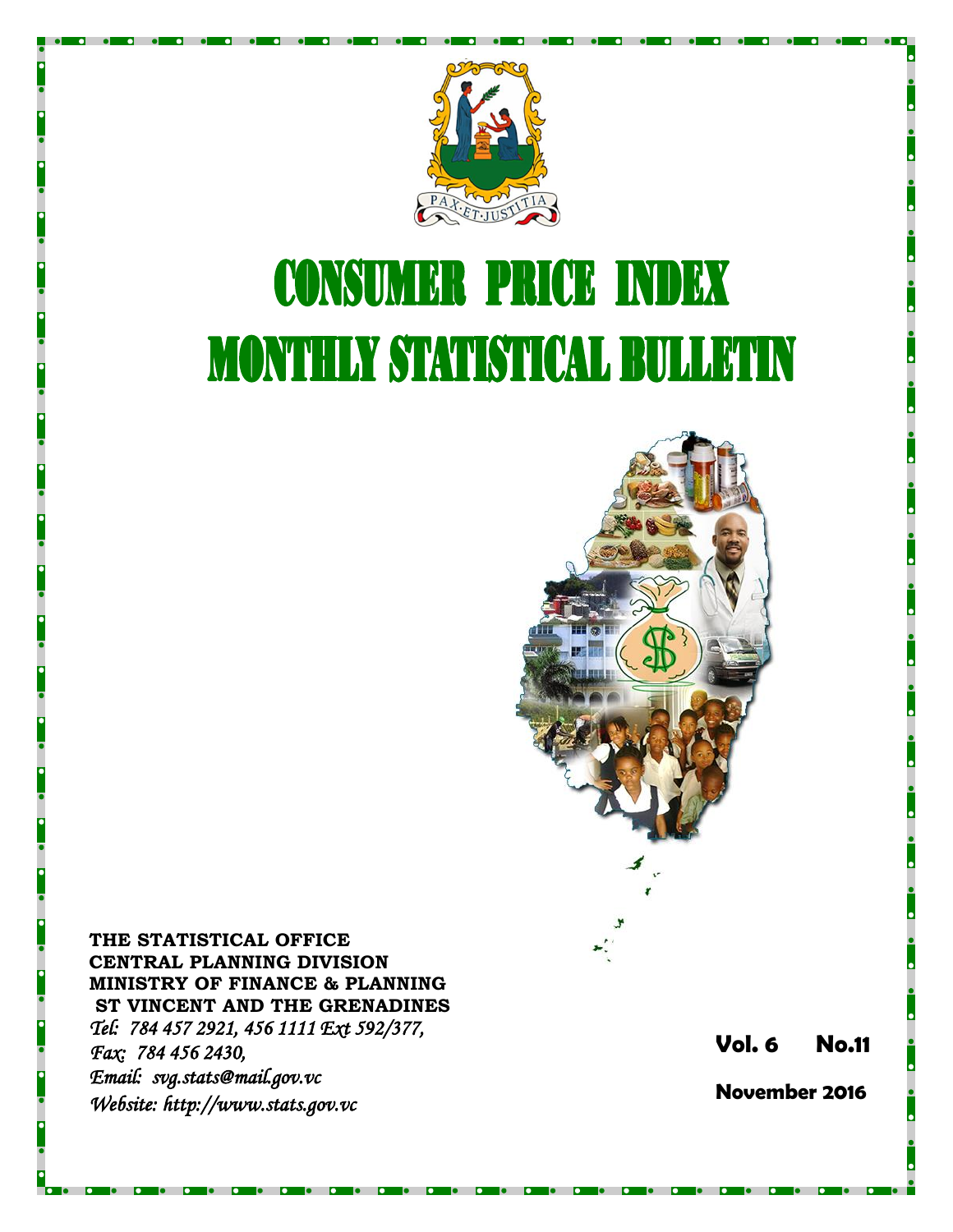# **TABLE OF CONTENTS**

# **Page No.**

| Analysis $-$   |                                                                                     | 1              |
|----------------|-------------------------------------------------------------------------------------|----------------|
|                |                                                                                     |                |
| Table No.      |                                                                                     |                |
| $\mathbf{1}$   | <b>Average Retail Price of Selected Items</b>                                       | 3              |
| 2              | Average Retail Price of Selected Items NOVEMBER 2016 compared<br>With NOVEMBER 2015 | $\overline{4}$ |
| 3              | The Consumer Price Index by main groups                                             | 8              |
| $\overline{4}$ | The Consumer Price Index contribution to change by Groups                           | 10             |
| 5              | Monthly Items by Group                                                              | 11             |
| Chart No.      |                                                                                     |                |
|                | 1 COICOP Percentage Change for the Month of NOVEMBER 2016                           | 9              |

\* \* \*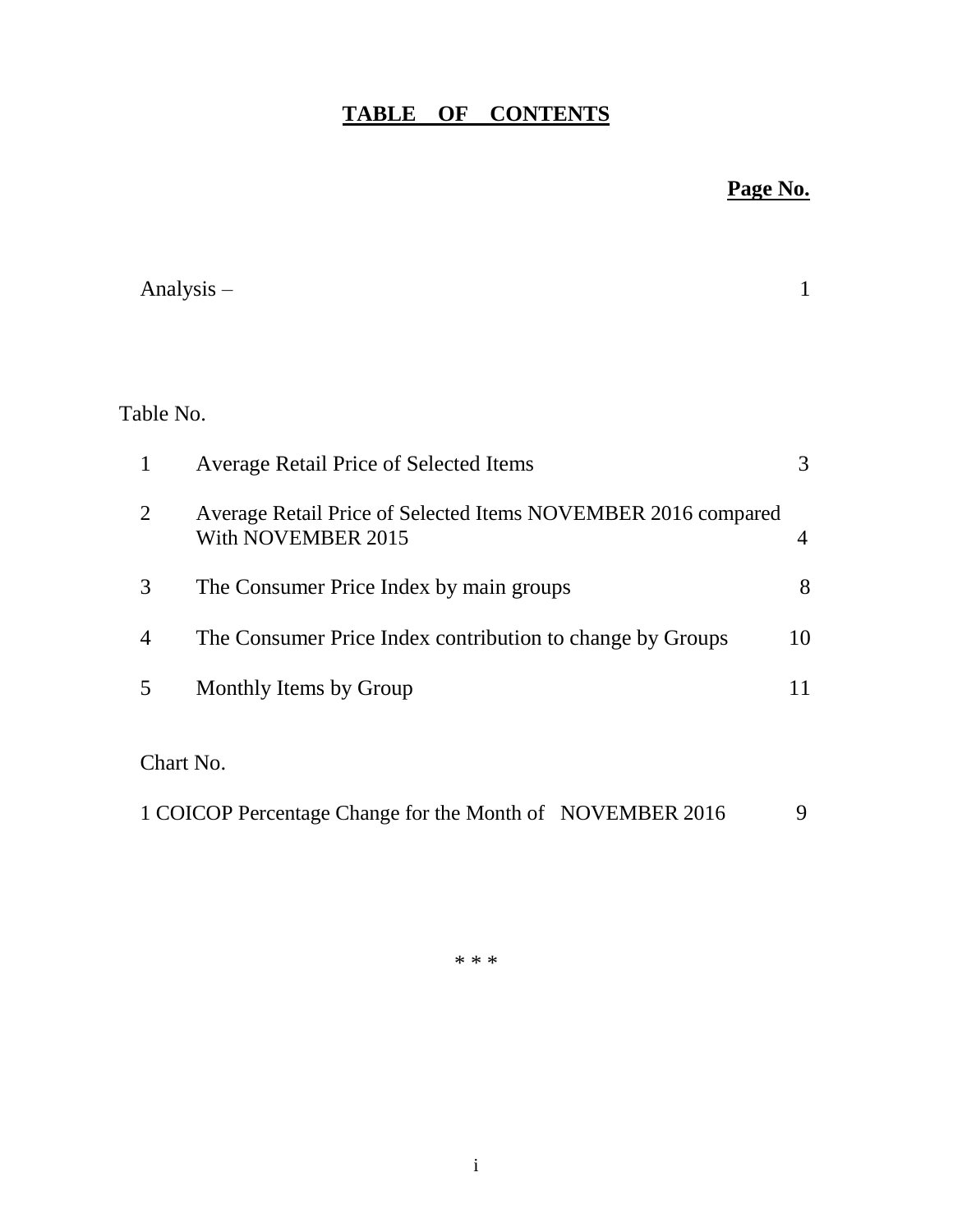## **NOVEMBER 2016**

The consumer price index recorded a 0.2 percent increase for the month of November 2016. The "All Items" index was registered at 106.3 for November 2016 compared to 106.1 for the month of October 2016. The "point to point" inflation rate stood at 0.9 percent.

Three (3) groups recorded increases during the month: "Transport" (0.8 percent), "Food and Non-Alcoholic Beverages" (0.5 percent) and "Alcoholic Beverages, Tobacco and Narcotics" (0.4 percent). One (1) group recorded a decrease during the period: "Housing, Water, Electricity, Gas and Other Fuels" (0.1 percent). Eight (8) groups remained unchanged: "Clothing and Footwear", "Furnishings, Household Equipment and Household Maintenance", "Health", "Communication", "Recreation and Culture", "Education", "Restaurants and Hotels" and "Miscellaneous Goods and Services".

The 0.8 percent increase in the index for "Transport" is due mainly to an increase in the price of petrol (3.5 percent) and passenger airfare from St Vincent and the Grenadines to Toronto, Canada (43.4 percent).

The group index for "Food and Non-Alcoholic Beverages" grew by 0.5 percent due to price increases for several items: carrots (25.2 percent), condensed milk (23.9 percent), green seasoning (18.3 percent), grapefruit (17.3 percent), tomatoes (13.6 percent), sliced pineapple (9.4 percent), bacon (9.1 percent), cucumber (8.7 percent), black eye peas (8.3 percent), garlic (8.2 percent), tea bags (6.8 percent), lettuce (6.3 percent) and eggs (5.8 percent).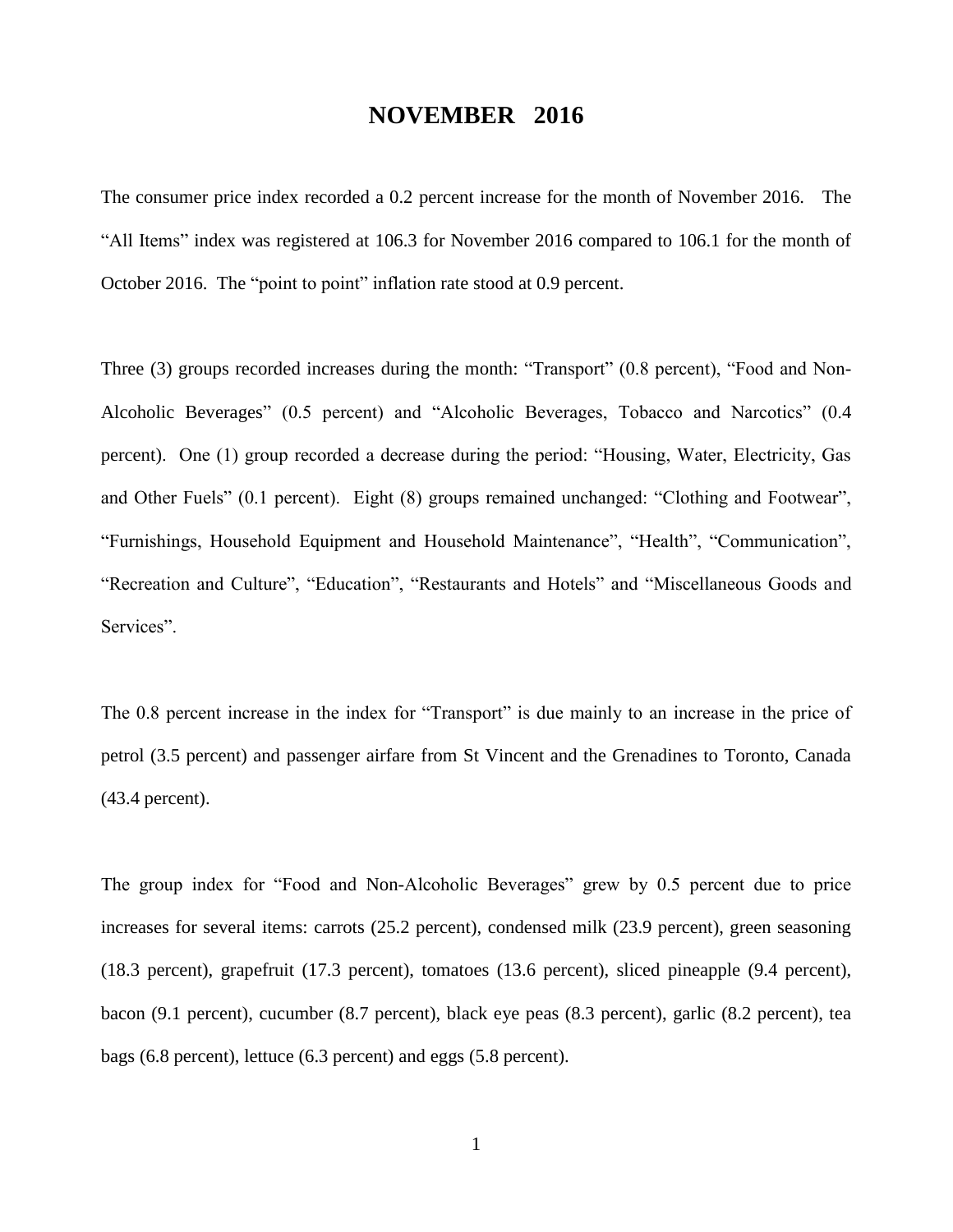The "Alcoholic Beverages, Narcotics and Tobacco", index increased by 0.4 percent due mainly to a 7.4 percent increase in the price of local wine and 6.3 percent for blended scotch.

The decline in the group index for "Housing, Water, Electricity, Gas and Other Fuels" is due mainly to a decline of 20.7 percent in the price of Kerosene oil.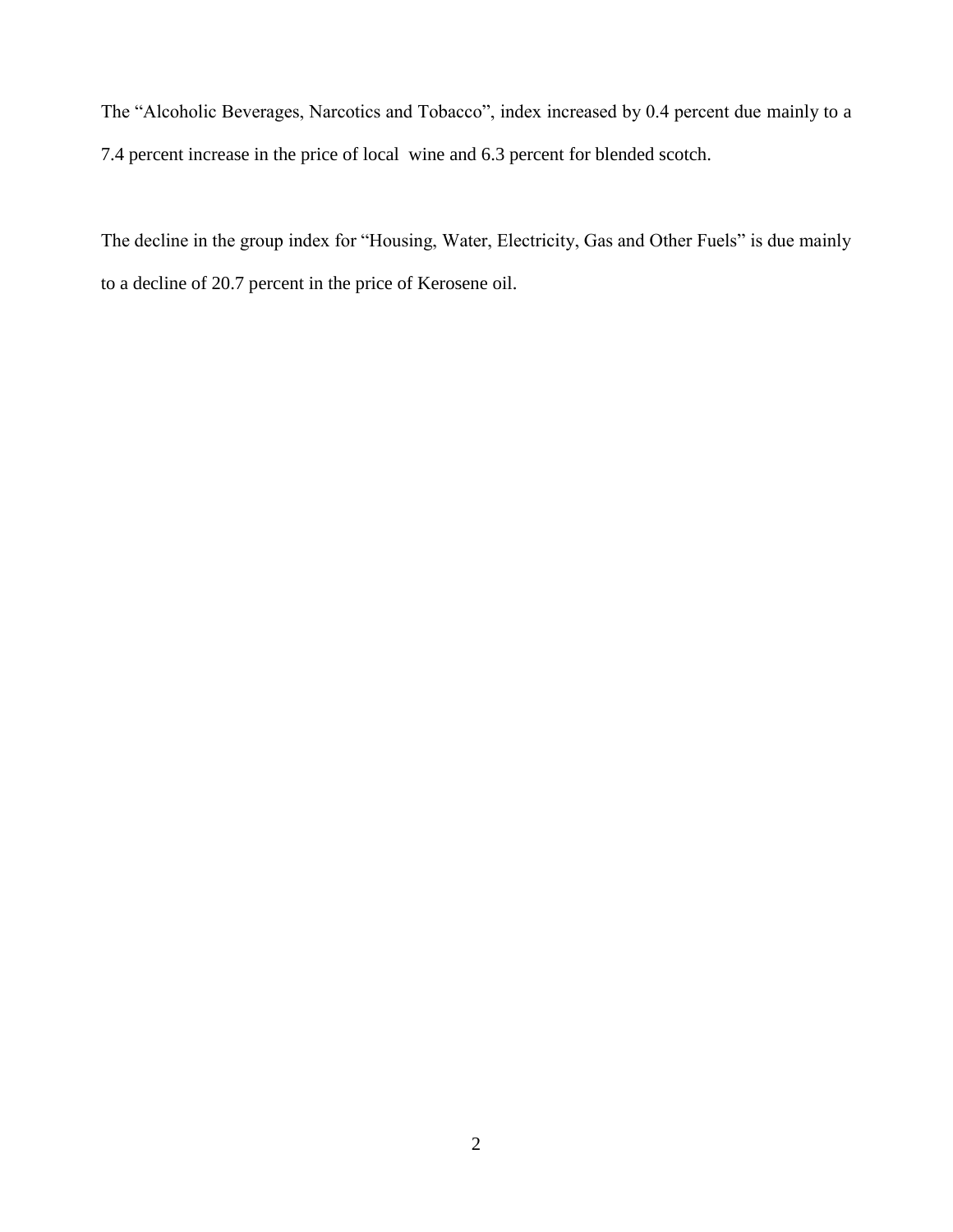| Table 1                                       |  |
|-----------------------------------------------|--|
| <b>Average Retail Price of Selected Items</b> |  |

| <b>Items</b>                                                               | Unit<br>оf   | <b>Average Price</b><br><b>ECS</b> |                | Change<br>in | Percentage<br><b>Change</b> |
|----------------------------------------------------------------------------|--------------|------------------------------------|----------------|--------------|-----------------------------|
|                                                                            | Quantity     | <b>November</b>                    | <b>October</b> | Price        | in                          |
|                                                                            |              | 2016                               | 2016           |              | Price                       |
| <b>INCREASED</b>                                                           |              |                                    |                |              |                             |
| Turkey wings                                                               | Lb           | 2.44                               | 2.35           | 0.09         | 3.83                        |
| Bacon                                                                      | 16oz pk      | 22.95                              | 21.03          | 1.92         | 9.13                        |
| Condensed milk                                                             | 395g tin     | 6.95                               | 5.61           | 1.34         | 23.89                       |
| Eggs                                                                       | $1$ doz.     | 9.42                               | 8.90           | 0.52         | 5.84                        |
| Grapefruit                                                                 | each         | 0.95                               | 0.81           | 0.14         | 17.28                       |
| Sliced pineapple                                                           | 20oz tin     | 8.75                               | 8.00           | 0.75         | 9.38                        |
| Lettuce                                                                    | head         | 5.08                               | 4.78           | 0.30         | 6.28                        |
| Tomatoes                                                                   | Lb           | 5.42                               | 4.77           | 0.65         | 13.63                       |
| Carrots                                                                    | Lb           | 5.42                               | 4.33           | 1.09         | 25.17                       |
| Cucumber                                                                   | Lb           | 3.25                               | 2.99           | 0.26         | 8.70                        |
| Garlic                                                                     | Lb           | 8.35                               | 7.72           | 0.63         | 8.16                        |
| Black eye peas                                                             | $400g$ pk    | 5.76                               | 5.32           | 0.44         | 8.27                        |
| Green seasoning                                                            | 750ml bottle | 15.17<br>17.95                     |                | 2.78         | 18.33                       |
| Tea bags                                                                   | pk of 20     | 6.58                               | 6.16           | 0.42         | 6.82                        |
| <b>Blended</b> scotch                                                      | 750ml bottle | 62.25                              | 58.55          |              | 6.32                        |
| Local Wine                                                                 | 26oz bottle  | 20.44                              | 19.03          | 1.41         | 7.41                        |
| Petrol                                                                     | 1 gal.       | 10.66                              | 10.30          | 0.36         | 3.50                        |
| Passenger airfare from St Vincent and<br>the Grenadines to Toronto, Canada | 1 month      | 3,597.00                           | 2,509.10       | 1087.90      | 43.36                       |
| <b>DECREASED</b>                                                           |              |                                    |                |              |                             |
| Kerosene oil                                                               | $1$ gal.     | 6.61                               | 8.33           | $-1.72$      | $-20.65$                    |
| Diesel                                                                     | $1$ gal.     | 8.53                               | 8.87           | $-0.34$      | $-3.83$                     |
| New car tyres                                                              | each         | 140.00                             | 147.55         | $-7.55$      | $-5.12$                     |
| Passenger airfare from St Vincent and<br>the Grenadines to New York, U.S.A | 1 month      | 3274.10                            | 3559.30        | $-285.20$    | $-8.01$                     |
| Corned beef                                                                | 12oz tin     | 6.55                               | 6.81           | $-0.26$      | $-3.82$                     |
| Currants                                                                   | Lb           | 11.03                              | 12.58          | $-1.55$      | $-12.32$                    |
| Eddoes                                                                     | Lb           | 2.01                               | 2.22           | $-0.21$      | $-9.46$                     |
|                                                                            |              |                                    |                |              |                             |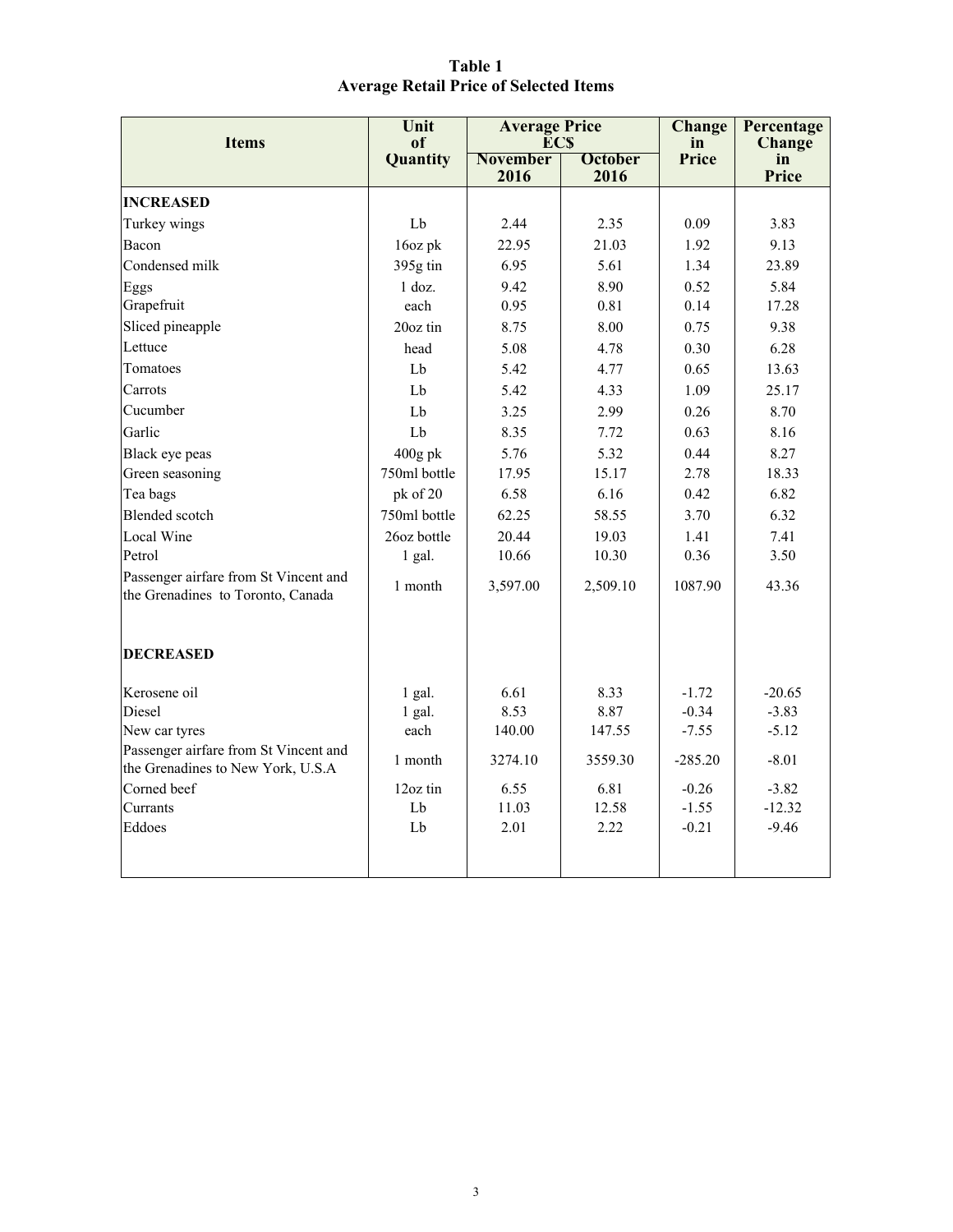### Table 2.1 Average Retail Price of Selected Items November 2016 Compared With November 2015

|                                       | Unit              | Average         |                 | <b>Change</b> | Percentage    |
|---------------------------------------|-------------------|-----------------|-----------------|---------------|---------------|
| <b>Items</b>                          | of                | <b>ECS</b>      |                 | in            | <b>Change</b> |
|                                       | Quantity          | <b>November</b> | <b>November</b> | Price         | in            |
|                                       |                   | 2016            | 2015            |               | <b>Price</b>  |
|                                       |                   |                 |                 |               |               |
| <b>FOOD AND NON-ALCOHOLIC</b>         |                   |                 |                 |               |               |
| <b>BEVERAGES</b>                      |                   |                 |                 |               |               |
| Beef - Fresh                          | Lb.               | 8.00            | 8.00            | 0.00          | 0.00          |
| Chicken - Whole                       | Lb.               | 6.48            | 6.20            | 0.28          | 4.52          |
| Chicken - Leg Quarters                | Lb.               | 2.60            | 2.16            | 0.44          | 20.37         |
| Chicken - Backs                       | Lb.               | 1.55            | 1.57            | $-0.02$       | $-1.27$       |
| Chicken - Wings                       | Lb.               | 4.62            | 4.74            | $-0.12$       | $-2.53$       |
| <b>Turkey Wings</b>                   | Lb.               | 2.44            | 3.28            | $-0.84$       | $-25.61$      |
| Fish - Fresh (Deep Sea)               | Lb.               | 9.00            | 9.00            | 0.00          | 0.00          |
| Fish - Fresh (Jacks)                  | Lb.               | 4.00            | 4.00            | 0.00          | 0.00          |
| Fish - Fresh (Robin)                  | Lb.               | 5.00            | 4.00            | 1.00          | 25.00         |
| Chicken Franks                        | 340 g Pk          | 5.33            | 5.29            | 0.04          | 0.76          |
| Luncheon Meat (pork)                  | 340 g             | 7.94            | 7.74            | 0.20          | 2.58          |
| Codfish                               | Lb.               | 14.36           | 14.87           | $-0.51$       | $-3.43$       |
| Cornflakes                            | 12 oz             | 13.10           | 12.94           | 0.16          | 1.24          |
| Pasta - Elbows                        | 340 g             | 4.65            | 4.64            | 0.01          | 0.22          |
| Milk - Evaporated                     | 410g Tin          | 3.07            | 3.34            | $-0.27$       | $-8.08$       |
| Milk - Condensed                      | 397g Tin          | 3.29            | 3.29            | 0.00          | 0.00          |
| Bread-Small Loaf, white               | 5 Pk              | 2.02            | 1.99            | 0.03          | 1.51          |
| Bread - Large Sliced Pan Loaf (white) | Each              | 4.25            | 4.25            | 0.00          | 0.00          |
| Eggs                                  | Doz               | 9.42            | 9.36            | 0.06          | 0.64          |
| Orange Juice                          | 19 oz Tin         | 8.86            | 8.33            | 0.53          | 6.36          |
| Sugar - Brown (loose)                 | Lb.               | 1.56            | 1.35            | 0.21          | 15.56         |
| Sugar - White (loose)                 | Lb.               | 1.84            | 1.73            | 0.11          | 6.36          |
| Flour - Loose                         | Lb.               | 1.38            | 1.39            | $-0.01$       | $-0.72$       |
| Flour - Packaged (white)              | 2 kg              | 6.75            | 6.75            | 0.00          | 0.00          |
| Flour - Packaged (wholewheat)         | 2 kg              | 7.29            | 7.39            | $-0.10$       | $-1.35$       |
| Rice - Loose                          | Lb.               | 1.99            | 1.78            | 0.21          | 11.80         |
| Rice - Packaged                       | 2Kg               | 10.51           | 9.22            | 1.29          | 13.99         |
| Bananas (ripe)                        | Lb.               | 1.34            | 1.34            | 0.00          | 0.00          |
| <b>Breadfruit</b>                     | Lb.               | 2.54            | 2.66            | $-0.12$       | $-4.51$       |
| Eddoes                                | Lb.               | 2.01            | 2.31            | $-0.30$       | $-12.99$      |
| Dasheens                              | Lb.               | 2.02            | 2.24            | $-0.22$       | $-9.82$       |
| <b>Sweet Potatoes</b>                 | Lb.               | 2.17            | 1.95            | 0.22          | 11.28         |
| Oranges                               | Each              | 0.75            | 0.79            | $-0.04$       | $-5.06$       |
| Tomatoes                              | Lb.               | 5.42            | 4.89            | 0.53          | 10.84         |
| Cooking Margarine                     |                   | 8.93            |                 | 1.08          | 13.76         |
| Vegetable Oil                         | 445g Tub<br>Litre | 12.42           | 7.85            | 1.68          |               |
| Powdered Chocolate                    | 300g Pk           |                 | 10.74           | 0.09          | 15.64<br>0.85 |
| Hairoun Fruit Cocktail (not cold)     | 280 ml Bottle     | 10.73<br>2.35   | 10.64<br>2.26   | 0.09          | 3.98          |
|                                       |                   |                 |                 |               |               |
| Vitamalt                              | 310 ml Bottle     | 5.65            | 5.61            | 0.04          | 0.71          |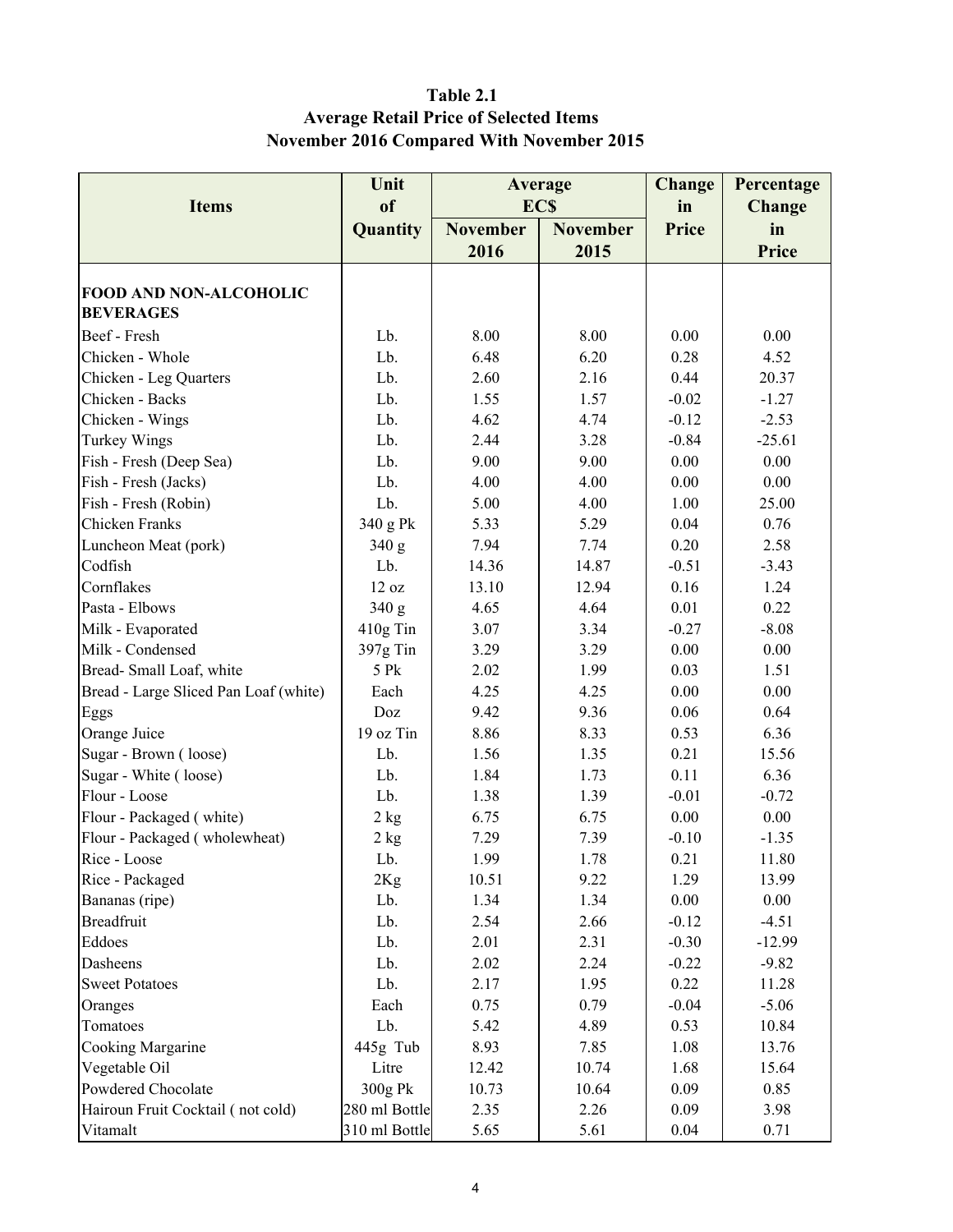#### Table 2.2 Average Retail Price of Selected Items November 2016 Compared With November 2015

|                                                                                      | Unit                                        | Average                  |                 | <b>Change</b>   | Percentage   |
|--------------------------------------------------------------------------------------|---------------------------------------------|--------------------------|-----------------|-----------------|--------------|
|                                                                                      | <sub>of</sub><br><b>ECS</b><br><b>Items</b> |                          |                 | in              | Change       |
|                                                                                      | Quantity                                    | <b>November November</b> |                 | Price           | in           |
|                                                                                      |                                             | 2016                     | 2015            |                 | <b>Price</b> |
| <b>ALCOHOLIC BEVERAGES, TOBACCO &amp;</b><br><b>NARCOTICS</b>                        |                                             |                          |                 |                 |              |
| Rum - Local (White)                                                                  | 750 ml Bot.                                 | 29.43                    | 29.02           | 0.41            | 1.41         |
| Beer - Local                                                                         | 280 ml Bot.                                 | 4.61                     | 4.51            | 0.10            | 2.22         |
| Cigarettes                                                                           | Pkt. $(10)$                                 | 4.12                     | 3.74            | 0.38            | 10.16        |
| Table wine (local)                                                                   | 26 oz Bot.                                  | 20.44                    | 18.79           | 1.65            | 8.78         |
| <b>CLOTHING &amp; FOOTWEAR</b>                                                       |                                             |                          |                 |                 |              |
| Textile material - Terelyne                                                          | Yd.                                         | 47.95                    | 47.95           | 0.00            | 0.00         |
| Textile material - Linen                                                             | Yd.                                         | 17.95                    | 17.95           | 0.00            | 0.00         |
| Men's Shirts - Long Sleeve                                                           | Each                                        | 69.95                    | 69.95           | 0.00            | 0.00         |
| Men's Jeans (long) - size 30                                                         | Pair                                        | 49.95                    | 39.95           | 10.00           | 25.03        |
| Men's Shoes -Formal                                                                  | Pair                                        | 79.79                    | 79.95           | $-0.16$         | $-0.20$      |
| Women's Shoes - Formal                                                               | Pair                                        | 89.77                    | 89.95           | $-0.18$         | $-0.20$      |
| Women's 2Pc Skirtsuit (polyester) large                                              | Each                                        | 100.00                   | 100.00          | 0.00            | 0.00         |
| Women's Blouse (cotton/Spandex)                                                      | Each                                        | 29.95                    | 24.00           | 5.95            | 24.79        |
| HOUSING, WATER, ELECTRICITY<br><b>GAS AND OTHER FUELS</b><br>Rent:                   |                                             |                          |                 |                 |              |
| Unfurnished House - 2 Bedrooms                                                       | Month                                       | 567.86                   | 546.43          | 21.43           | 3.92         |
| Unfurnished House - 3 Bedrooms                                                       | Month                                       | 612.50                   | 612.50          | 0.00            | 0.00         |
| Furnished Apartment - 2 Bedrooms                                                     | Month                                       | 791.67                   | 791.67          | 0.00            | 0.00         |
| Cement - Portland (grey)                                                             | 94 Lbs                                      | 24.90                    | 24.90           | 0.00            | 0.00         |
| Galvanise Sheets 10 ft.                                                              | Length                                      | 86.62                    | 86.62           | 0.00            | 0.00         |
| Oil Paint                                                                            | Gallon                                      | 95.00                    | 105.00          | $-10.00$        | $-9.52$      |
| Lumber - Dressed Treated Yellow Pine (1x12x12)                                       | Length                                      | 70.49                    | 68.32           | 2.17            | 3.18         |
| Water - Consumption Charge                                                           | 5000 Gallons                                | 37.50                    | 37.50           | 0.00            | $0.00\,$     |
| Kerosene                                                                             | 1 Gallon                                    | 6.61                     | 9.07            | $-2.46$         | $-27.12$     |
| Charcoal                                                                             | Sack                                        | 40.00                    | 40.00           | 0.00            | 0.00         |
|                                                                                      |                                             |                          |                 |                 | 8.80         |
| <b>Cooking Gas</b><br><b>Electricity Consumption Charge</b>                          | 20 Lb. Cyl.<br><b>140 KWH</b>               | 34.00<br>107.11          | 31.25<br>108.89 | 2.75<br>$-1.78$ | $-1.63$      |
|                                                                                      |                                             |                          |                 |                 |              |
| <b>FURNISHING, HOUSEHOLD</b><br><b>EQUIPMENT AND HOUSEHOLD</b><br><b>MAINTENANCE</b> |                                             |                          |                 |                 |              |
| Bed - Cherry 54"x75"                                                                 | Each                                        | 1,162.50                 | 1,162.50        | 0.00            | 0.00         |
| Double size sheets - coloured/cotton                                                 | Each                                        | 105.00                   | 88.80           | 16.20           | 18.24        |
| Frying Pan - 12" - non-stick                                                         | Each                                        | 52.76                    | 52.76           | 0.00            | $0.00\,$     |
| Laundry Soap                                                                         | Each                                        | 1.15                     | 1.16            | $-0.01$         | $-0.86$      |
| Electrical Bulb - 60W                                                                | Each                                        | 6.35                     | 5.95            | 0.40            | 6.72         |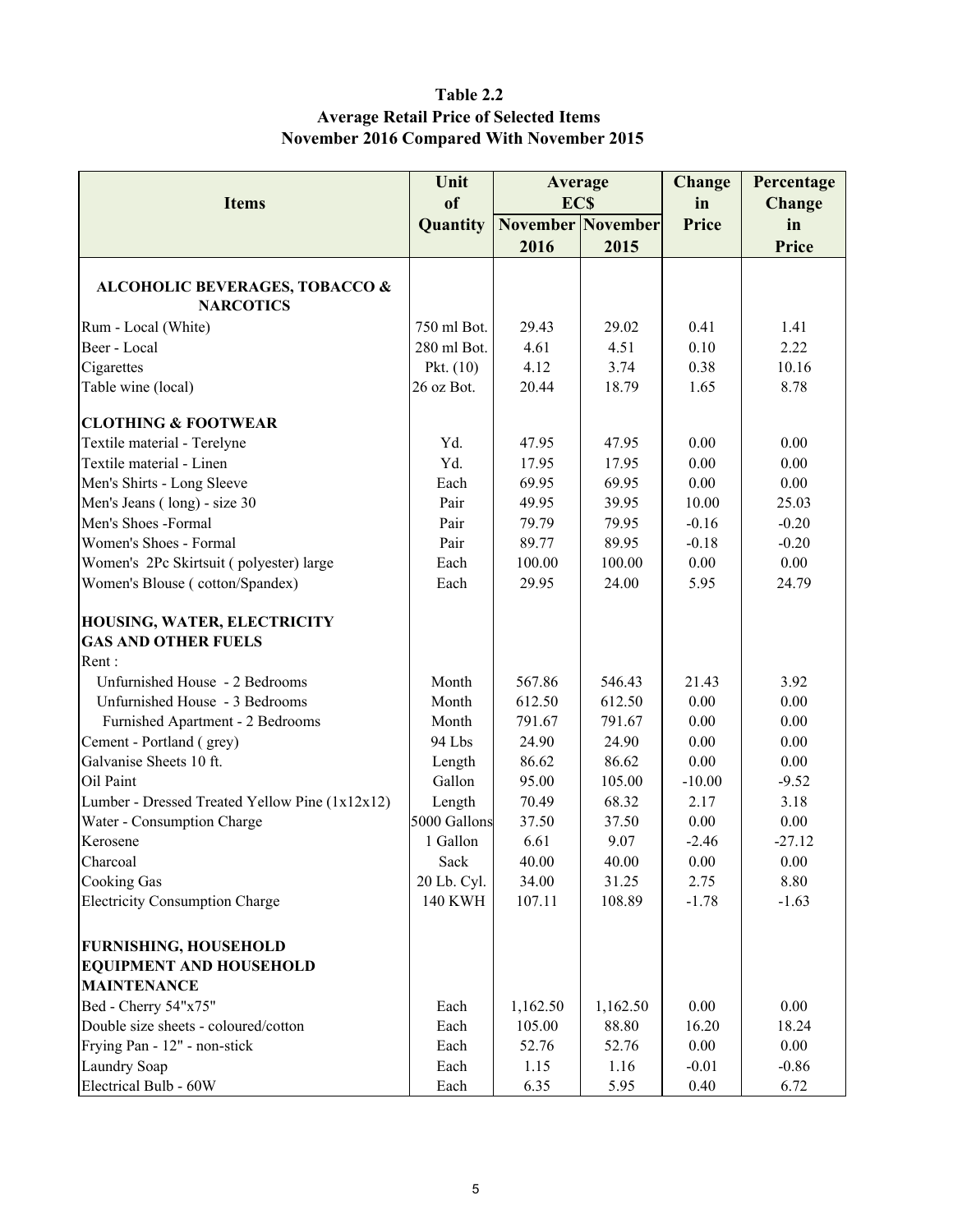### Table 2.3 Average Retail Price of Selected Items November 2016 Compared With November 2015

|                                              | Unit<br>Average |                 |                 |              | Percentage |
|----------------------------------------------|-----------------|-----------------|-----------------|--------------|------------|
| <b>Items</b>                                 | of              | <b>ECS</b>      |                 | in           | Change     |
|                                              | Quantity        | <b>November</b> | <b>November</b> | <b>Price</b> | in         |
|                                              |                 | 2016            | 2015            |              | Price      |
|                                              |                 |                 |                 |              |            |
| <b>HEALTH</b>                                |                 |                 |                 |              |            |
| Doctor's Fee - Gynaecologist                 | Visit           | 60.00           | 60.00           | 0.00         | 0.00       |
| Eye Care                                     | Test            | 100.00          | 100.00          | 0.00         | 0.00       |
| Hospitalisation (Private Ward)               | Day             | 75.00           | 75.00           | 0.00         | 0.00       |
| Drugs for Hypertension                       | Month supply    | 3.50            | 3.50            | 0.00         | 0.00       |
| Drug for Diabetes                            | Month supply    | 11.24           | 13.47           | $-2.23$      | $-16.56$   |
| Cough, Cold Preparation                      | 125 ml.         | 15.09           | 15.58           | $-0.49$      | $-3.15$    |
| Dental Care                                  | Visit           | 123.33          | 123.33          | 0.00         | 0.00       |
| Chest X-ray                                  | Test            | 120.00          | 120.00          | 0.00         | 0.00       |
| <b>TRANSPORT</b>                             |                 |                 |                 |              |            |
| Petrol - Unleaded                            | Gallon          | 10.66           | 10.80           | $-0.14$      | $-1.30$    |
| Vehicle License (car) - not exd. 2000 lbs    | Year            | 590.00          | 470.00          | 120.00       | 25.53      |
| Bus Fare - Mesopotamia                       | One Way         | 3.00            | 3.00            | 0.00         | 0.00       |
| Boat Fare - Bequia                           | One Way         | 25.00           | 25.00           | 0.00         | 0.00       |
| <b>COMMUNICATION</b>                         |                 |                 |                 |              |            |
| Telephone Service - rental of line- domestic | Month           | 23.46           | 23.46           | 0.00         | 0.00       |
| Telephone - Consumption Charge               | 226 Units       | 18.08           | 18.08           | 0.00         | 0.00       |
| <b>Internet Charge</b>                       | Month           | 101.70          | 101.70          | 0.00         | 0.00       |
| Fixed Line Domestic Rate - peak              | Minute          | 0.08            | 0.08            | 0.00         | 0.00       |
| Mobile to Mobile - domestic                  | Minute          | 0.91            | 0.83            | 0.08         | 9.64       |
| <b>RECREATION AND CULTURE</b>                |                 |                 |                 |              |            |
| Television 26 " Flat panel                   | Each            | 1,995.17        | 1,999.00        | $-3.83$      | $-0.19$    |
| Cable TV Basic Charge                        | Month           | 74.75           | 74.75           | $0.00\,$     | $0.00\,$   |
| Laptop Computer -13.3 " screen 2 GB          | Each            | 3,835.00        | 3,832.24        | 2.76         | 0.07       |
| Desktop Computer - 14" Monitor 3 GB          | Each            | 2,072.94        | 2,071.45        | 1.49         | 0.07       |
| Remote Control Car                           | Each            | 250.00          | 250.00          | 0.00         | 0.00       |
| Dog Food (Canned)                            | 374 g Tin       | 3.56            | 3.37            | 0.19         | 5.64       |
| Dance Admission to Night Club                | Per Person      | 20.00           | 20.00           | 0.00         | 0.00       |
| Carnival costume and Band Fees (Adult)       | Each            | 325.00          | 275.00          | 50.00        | 18.18      |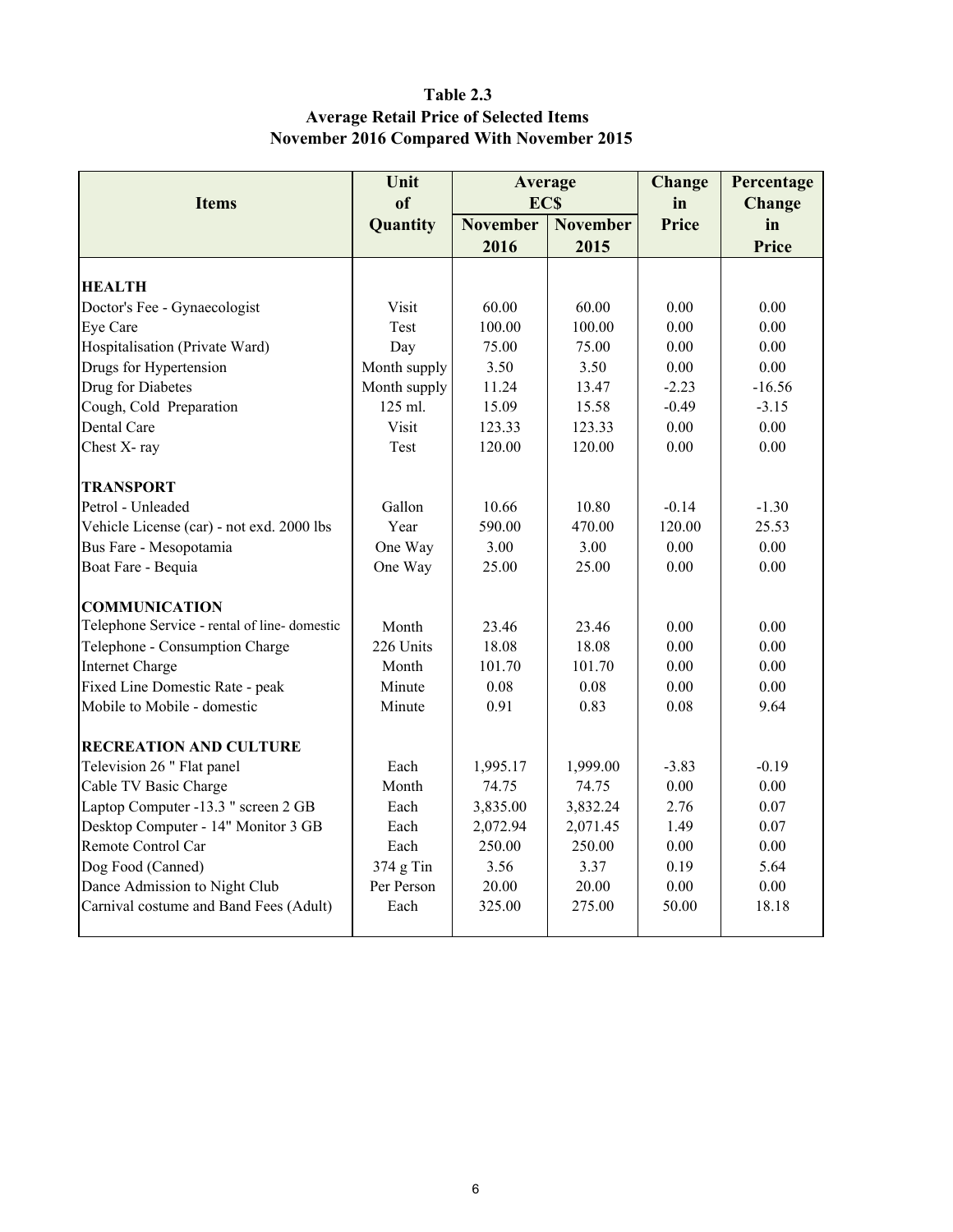### Table 2.4 Average Retail Price of Selected Items November 2016 Compared With November 2015

|                                     | Unit             |                 | Average         | Change  | Percentage |
|-------------------------------------|------------------|-----------------|-----------------|---------|------------|
| <b>Items</b>                        | of               |                 | <b>ECS</b>      | in      | Change     |
|                                     | Quantity         | <b>November</b> | <b>November</b> | Price   | in         |
|                                     |                  | 2016            | 2015            |         | Price      |
|                                     |                  |                 |                 |         |            |
| <b>EDUCATION</b>                    |                  |                 |                 |         |            |
| Pre-Primary - Private               | Month            | 215.00          | 205.00          | 10.00   | 4.88       |
| Primary School Fee - Private        | Term             | 825.00          | 825.00          | 0.00    | 0.00       |
| Secondary School Fee - Private      | Term             | 100.00          | 100.00          | 0.00    | 0.00       |
| Newspaper - Local                   | Each             | 1.50            | 1.50            | 0.00    | 0.00       |
| Exercise Book - Primary - 24 leaves | Each             | 0.78            | 0.86            | $-0.08$ | $-9.30$    |
| Lead Pencils                        | Each             | 0.83            | 0.87            | $-0.04$ | $-4.60$    |
| Mathematics Textbook - Form 4       | Each             | 79.72           | 80.12           | $-0.40$ | $-0.50$    |
| Tuition for local evening classes   | Per Subject      | 100.00          | 100.00          | 0.00    | 0.00       |
| <b>RESTAURANTS AND HOTELS</b>       |                  |                 |                 |         |            |
| Chicken Lunch - regular             | Each             | 13.86           | 13.86           | 0.00    | 0.00       |
| Fish Lunch - regular                | Each             | 13.86           | 13.86           | 0.00    | 0.00       |
| Fast Food - 2 Pc Chicken and Fries  | Each             | 16.85           | 16.85           | 0.00    | 0.00       |
| <b>MISCELLANEOUS GOODS</b>          |                  |                 |                 |         |            |
| <b>AND SERVICES</b>                 |                  |                 |                 |         |            |
| Toilet Soap                         | 125g             | 3.51            | 3.47            | 0.04    | 1.15       |
| Toothpaste                          | 130g Tube        | 9.04            | 9.12            | $-0.08$ | $-0.88$    |
| Men's Haircut                       | Visit            | 10.00           | 10.00           | 0.00    | 0.00       |
| Women's Hairdressing (Relaxer)      | <b>Visit</b>     | 64.81           | 64.81           | 0.00    | 0.00       |
| Disposable Diapers (medium)         | 10 per Pk.       | 12.88           | 12.77           | 0.11    | 0.86       |
| Health Insurance - Group (family)   | $\geq$ 3 Persons | 307.00          | 307.00          | 0.00    | 0.00       |
| Legal Expenses (Affidavit)          | Fee              | 250.00          | 250.00          | 0.00    | 0.00       |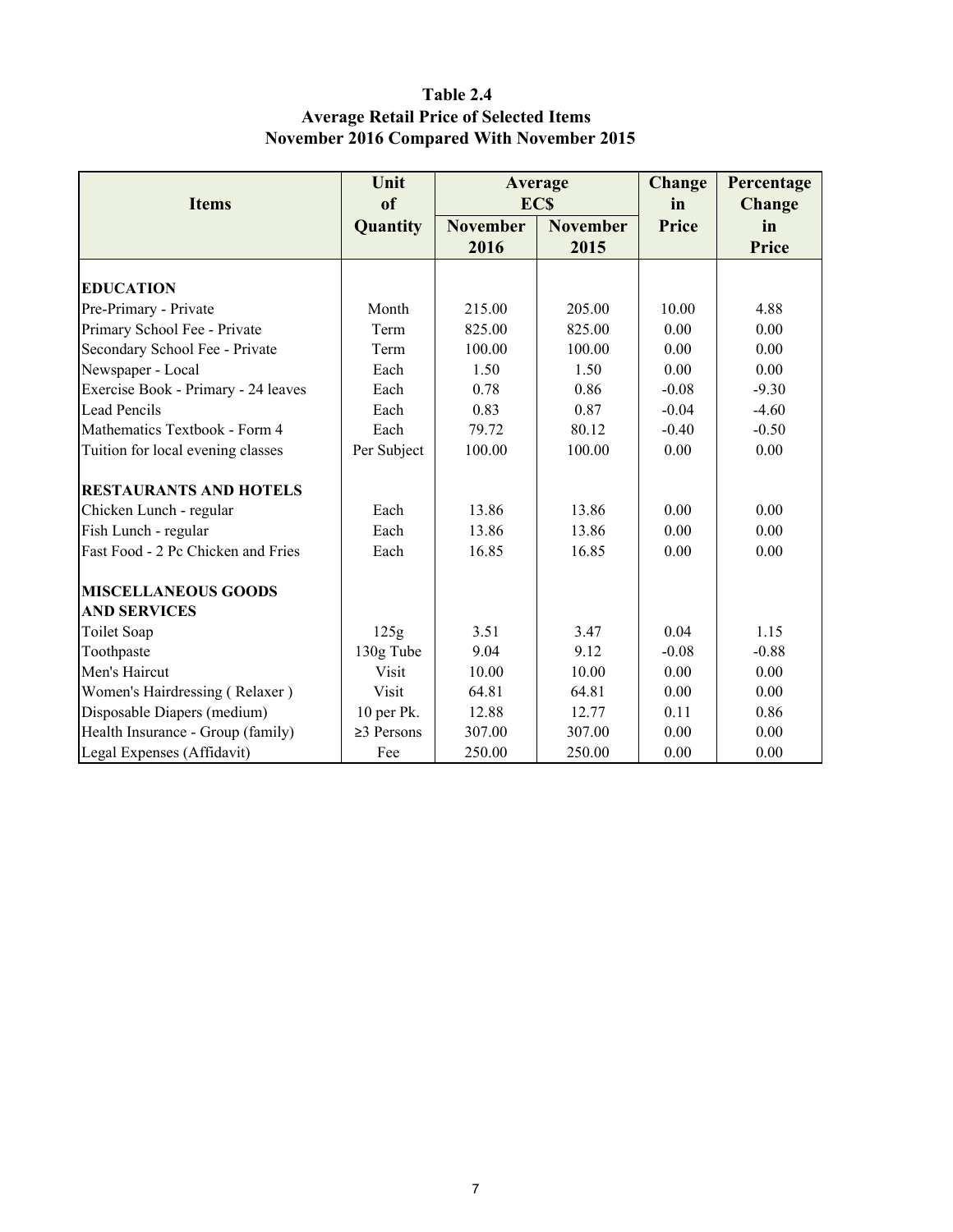|     | <b>Groups</b>                                                     | Weight |       |       | <b>October NovemberNovember</b> | <b>Percentage Change</b><br><b>Over Previous:</b> |                  |
|-----|-------------------------------------------------------------------|--------|-------|-------|---------------------------------|---------------------------------------------------|------------------|
|     |                                                                   |        | 2016  | 2016  | 2015                            | <b>Month</b><br><b>October</b>                    | Year<br>November |
|     | 01. Food and Non-Alcoholic Beverages                              | 21.91  | 111.2 | 111.8 | 109.5                           | 0.5                                               | 2.1              |
|     | 02. Alcoholic Beverages, Tobacco & Narcotics                      | 3.87   | 115.3 | 115.8 | 110.9                           | 0.4                                               | 4.4              |
|     | 03. Clothing and Footwear                                         | 3.22   | 104.8 | 104.8 | 102.5                           | 0.0                                               | 2.2              |
|     | 04. Housing, Water, Electricity, Gas and other<br>Fuels           | 30.06  | 98.8  | 98.7  | 98.6                            | $-0.1$                                            | 0.1              |
|     | 05. Furnishings, Household Equipment and<br>Household Maintenance | 6.59   | 103.0 | 103.0 | 101.8                           | 0.0                                               | 1.2              |
|     | 06. Health                                                        | 1.79   | 107.3 | 107.3 | 109.2                           | 0.0                                               | $-1.7$           |
| 07. | Transport                                                         | 11.84  | 118.0 | 118.9 | 119.2                           | 0.8                                               | $-0.3$           |
|     | 08. Communication                                                 | 9.41   | 106.8 | 106.8 | 106.3                           | 0.0                                               | 0.5              |
|     | 09. Recreation and Culture                                        | 3.81   | 104.1 | 104.1 | 102.7                           | 0.0                                               | 1.4              |
|     | 10. Education                                                     | 1.32   | 109.3 | 109.3 | 110.2                           | 0.0                                               | $-0.8$           |
|     | 11. Restaurants and Hotels                                        | 1.87   | 102.9 | 102.9 | 102.5                           | 0.0                                               | 0.4              |
|     | 12. Miscellaneous Goods and Services                              | 4.31   | 101.4 | 101.4 | 101.2                           | 0.0                                               | 0.2              |
|     | <b>ALL ITEMS</b>                                                  | 100.00 | 106.1 | 106.3 | 105.4                           | 0.2                                               | 0.9              |

Table 3 The Consumer Price Index by Main Groups January 2010 = 100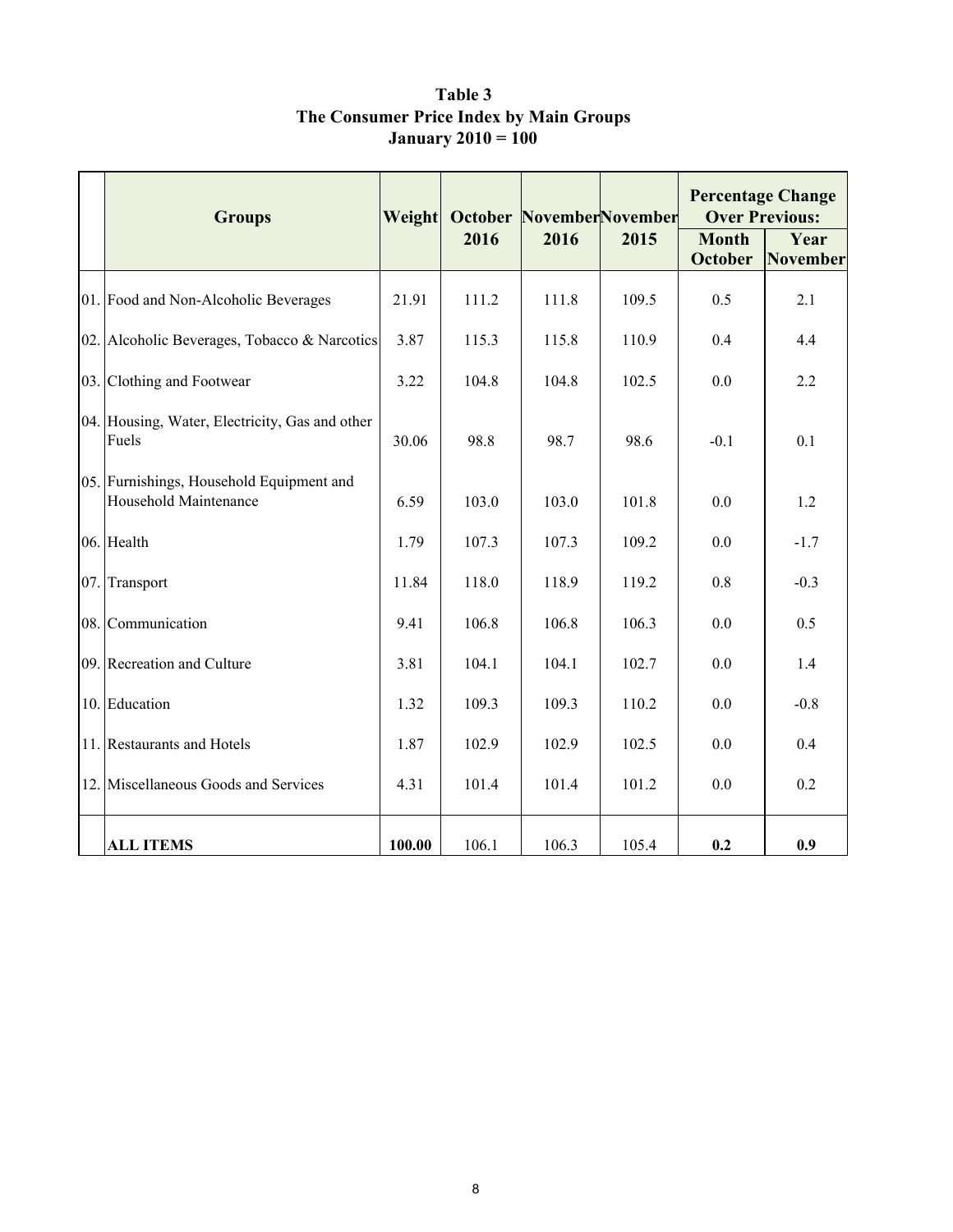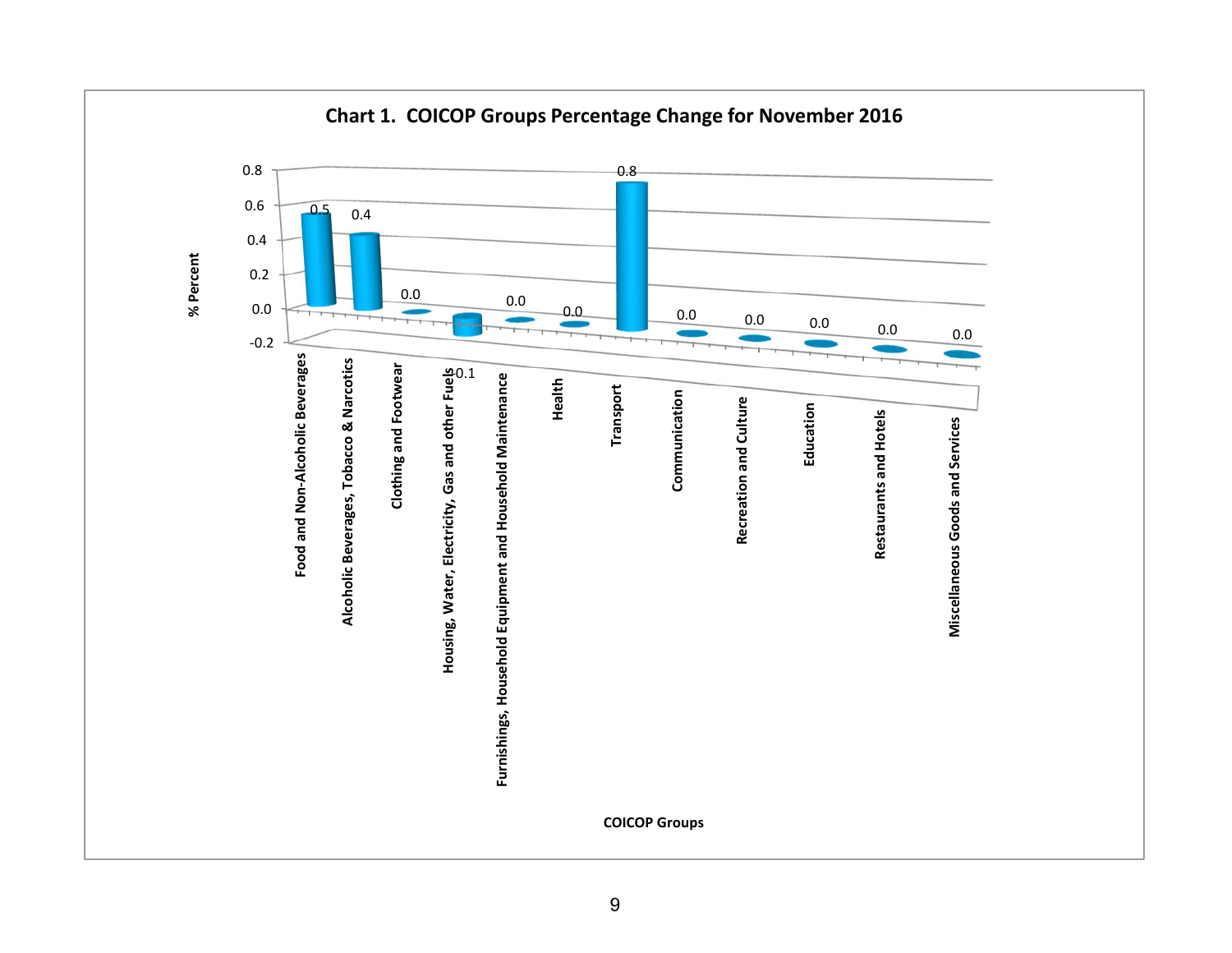#### Contribution to Change Table 4 The Consumer Price Index by Main Groups**January 2010** =  $100$

|                |                                                               |        |         |       |                            | <b>Cost Weight</b> |                 | Change in | % Contribution |
|----------------|---------------------------------------------------------------|--------|---------|-------|----------------------------|--------------------|-----------------|-----------|----------------|
|                | <b>Groups</b>                                                 | Weight | October |       | <b>November Percentage</b> | <b>October</b>     | <b>November</b> | Cost      | to             |
|                |                                                               |        | 2016    | 2016  | <b>Change</b>              | 2016               | 2016            | Weight    | Change         |
| 1.             | Food and Non-Alcoholic Beverages                              | 21.91  | 111.2   | 111.8 | 0.5                        | 2,436.39           | 2,449.54        | 13.1      | 65.7           |
| 2.             | Alcoholic Beverages, Tobacco & Narcotics                      | 3.87   | 115.3   | 115.8 | 0.4                        | 446.21             | 448.15          | 1.9       | 9.7            |
| 3.             | Clothing and Footwear                                         | 3.22   | 104.8   | 104.8 | 0.0                        | 337.46             | 337.46          | 0.0       | 0.0            |
| 4.             | Housing, Water, Electricity, Gas and other<br>Fuels           | 30.06  | 98.8    | 98.7  | $-0.1$                     | 2,969.93           | 2,966.92        | $-3.0$    | $-15.0$        |
| 5 <sub>1</sub> | Furnishings, Household Equipment and<br>Household Maintenance | 6.59   | 103.0   | 103.0 | 0.0                        | 678.77             | 678.77          | 0.0       | 0.0            |
| 6.             | Health                                                        | 1.79   | 107.3   | 107.3 | 0.0                        | 192.07             | 192.07          | 0.0       | 0.0            |
| 7.             | Transport                                                     | 11.84  | 118.0   | 118.9 | $0.8\,$                    | 1,397.12           | 1,407.78        | 10.7      | 53.3           |
| 8.             | Communication                                                 | 9.41   | 106.8   | 106.8 | 0.0                        | 1,004.99           | 1,004.99        | 0.0       | 0.0            |
| 9.             | Recreation and Culture                                        | 3.81   | 104.1   | 104.1 | 0.0                        | 396.62             | 396.62          | 0.0       | 0.0            |
| 10.            | Education                                                     | 1.32   | 109.3   | 109.3 | 0.0                        | 144.28             | 144.28          | 0.0       | 0.0            |
|                | 11. Restaurants and Hotels                                    | 1.87   | 102.9   | 102.9 | 0.0                        | 192.42             | 192.42          | 0.0       | 0.0            |
| 12.            | Miscellaneous Goods and Services                              | 4.31   | 101.4   | 101.4 | 0.0                        | 437.03             | 437.03          | 0.0       | 0.0            |
|                | <b>ALL ITEMS</b>                                              | 100.00 | 106.1   | 106.3 | 0.2                        | 10,610.00          | 10,630.00       | 20.0      | 100.0          |